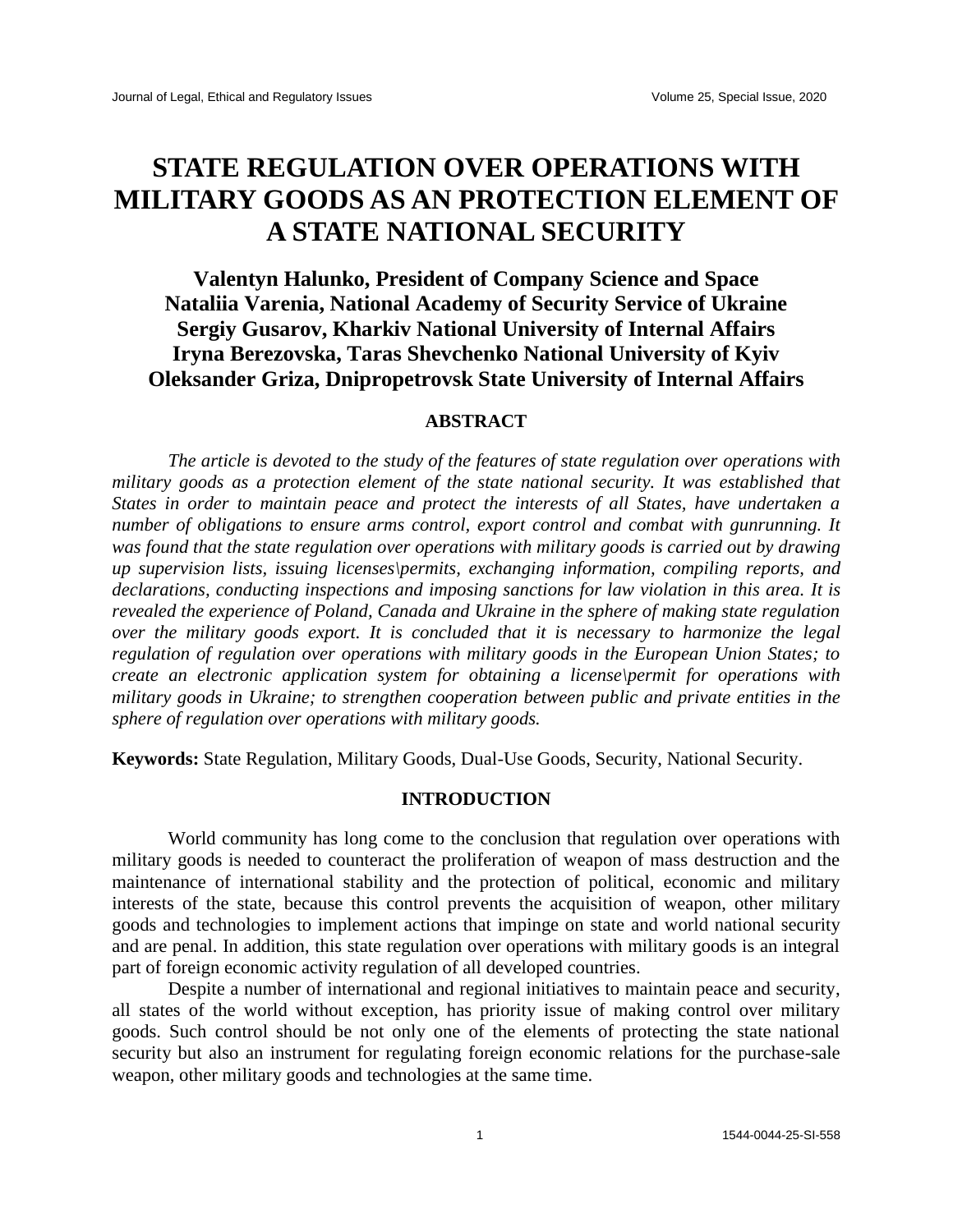#### **LITERATURE REVIEW**

Governments around the world have adopted national security policy that address an increasing range of risks and weak pockets, including climate changes, pandemic, cybercrime, terrorism and threats to infrastructure, industry and mass media (Heath, 2019). In Ukraine, the issue of security is still relevant given the significant negative impact of hybrid war, which creates threats to the peace stability, financial and economic systems of the state (Reznik et al., 2020). Heath notes that the generally recognized national security policy is increasingly in conflict with the rules of trade and investment at the same time (Heath, 2019).

One of the main rules of mercantile right is free trade, but there are some restrictions when sales outlet consists of strategic positions, such as goods that may have military or civil and military applications. In such cases, trade in such goods is controlled through supervision lists, licensing, permits for supply chain stakeholders, information exchange mechanisms, reports, declarations, inspections and sanctions (Colussi, 2016).

Blum notes that the weapon import does not affect the internal sales, since import and domestic production of weapon are complementary, and countries mostly import precisely that weapon that they do not manufacture. But both the production of weapon and purchases from other states should meet security requirements (Blum, 2019).

Kravchenko et al. note that European States, including Ukraine, are parties to the Wassenaar Arrangements on export control of arms and dual-use goods and technologies adopted in 1966. The main goal of these arrangements is to prevent terrorists from buying such goods. Accordingly, the task of states-parties in the context of these arrangements is to ensure that the transfer of arms, dual-use goods and technologies does not contribute to the development and maintenance of capabilities that could undermine the goals of the arrangement (Kravchenko et al., 2019).

Whereas dual-use goods for Alavi & Khamichonak are technological goods that are freely available on the world market and can be obtained from a limited number of exporters. In the EU, there are 5, 000 enterprises engaged in the export of dual-use goods and technologies, allocating a 10 % of all export from the EU to dual-use export (Alavi & Khamichonak, 2017).

## **METHODOLOGY**

The study of the issue of state regulation over operations with military goods as a protection element of the state national security has made monographic methods, as well as formal-logical and comparative-legal methods. First of all, the monographic method allowed to find out the content of recent researches on this topic, in turn, the formal-logical to reveal the features of legal regulation of state control over operations with military goods in Ukraine and foreign countries, and the comparative-legal to compare the best practices of the world states in this sphere.

#### **FINDINGS AND DISCUSSIONS**

The Association Arrangement between Ukraine, on the one hand, and the European Union, the European Community from atomic energy and the States members, on the other hand, provides for enhanced cooperation and dialogue on the issues of international security and anti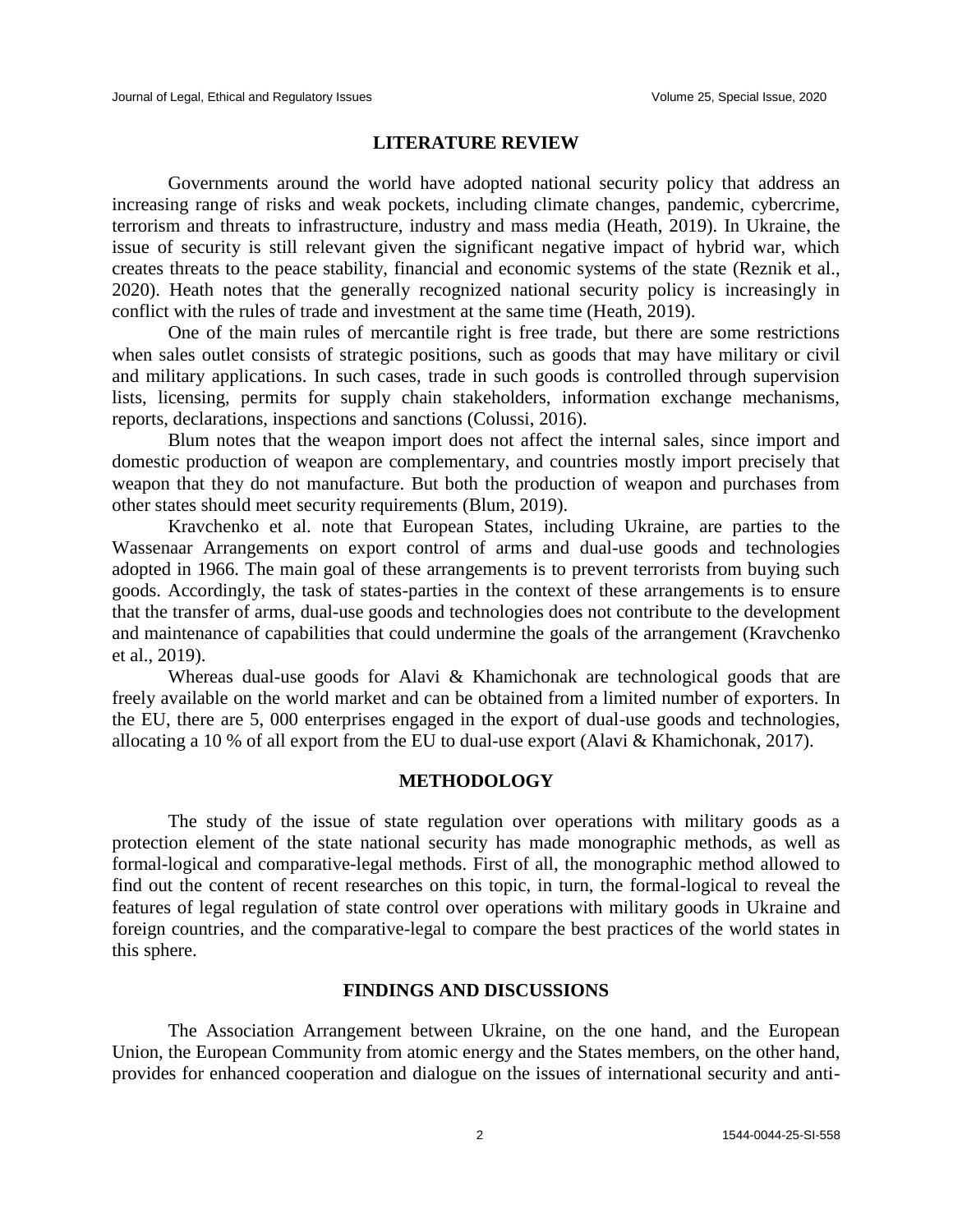crisis management in order to respond to global and regional challenges and major threats. One of the provisions of the Arrangement is to ensure state control over arms, export control, and the fight against the gunrunning.

The best practices of effective export control are at the same time:

- 1. The use of reliable methods and procedures for assessing the parties involved in the export operation;
- 2. Establishing sufficient liability to deter and\or punish export control violations;
- 3. Providing appropriate training and resources to law enforcement bodies;
- 4. Exchange of information between States on a bilateral basis with respect to export operations entities that are suspicious (Legislation, 2016).

In particular, the EU Council in 2017 updated the list of military goods that require enhanced state regulation when exporting:

- 1. Smoothbore weapon of 20 mm or more bore, weapon of more than of 12,7 mm bore;
- 2. Devices for installing ammunition and safeties;
- 3. Bombs, torpedoes, missiles, other explosive devices and charges;
- 4. Warning equipment specially designed for military needs;
- 5. Chemical substances, radioactive materials, related equipment for the storage;
- 6. Maritime assets, equipment, components for them;
- 7. Planes, unmanned aerial vehicles, aeromotors, and related equipment specially designed or modified for military use;
- 8. Armoured or protective equipment;
- 9. Specialized equipment for military training or for simulating military scenarios, simulators designed for training in the use of firearm;
- 10. Software developed for military use (European Union Law, 2017).

This list is broader, of course; in addition, there are exceptions for each type of military goods that are not subject to strict control in the case of the export.

In the Republic of Poland was adopted in 2000 the Act *"On foreign trade in goods, technologies and services of strategic importance for state security and the maintenance of international peace and security",* which takes into account the requirements of Council Regulation (EU) No. 428\2009 of May 5 2009 "*On establishing a general regime for controlling the export, transfer, mediation and transit of dual-use goods*". According to the Act *"On foreign trade in goods, technologies and services of strategic importance for state security and the maintenance of international peace and security"* of November 29 2000, military goods are weapon, ammunition, explosives, the components, or technologies defined by the provisions of the above-mentioned Council Regulation (EU) (Ministry of Foreign Affairs, 2017). The Law of Ukraine at the same time "*On state regulation over international transfers of military and dual use goods"* of February 20, 2003 includes the following military goods:

- 1. Military products;
- 2. Military services;
- 3. Military technologies;
- 4. Technical data;
- 5. Technical assistance;
- 6. Basic technologies (Law of Ukraine, 2003).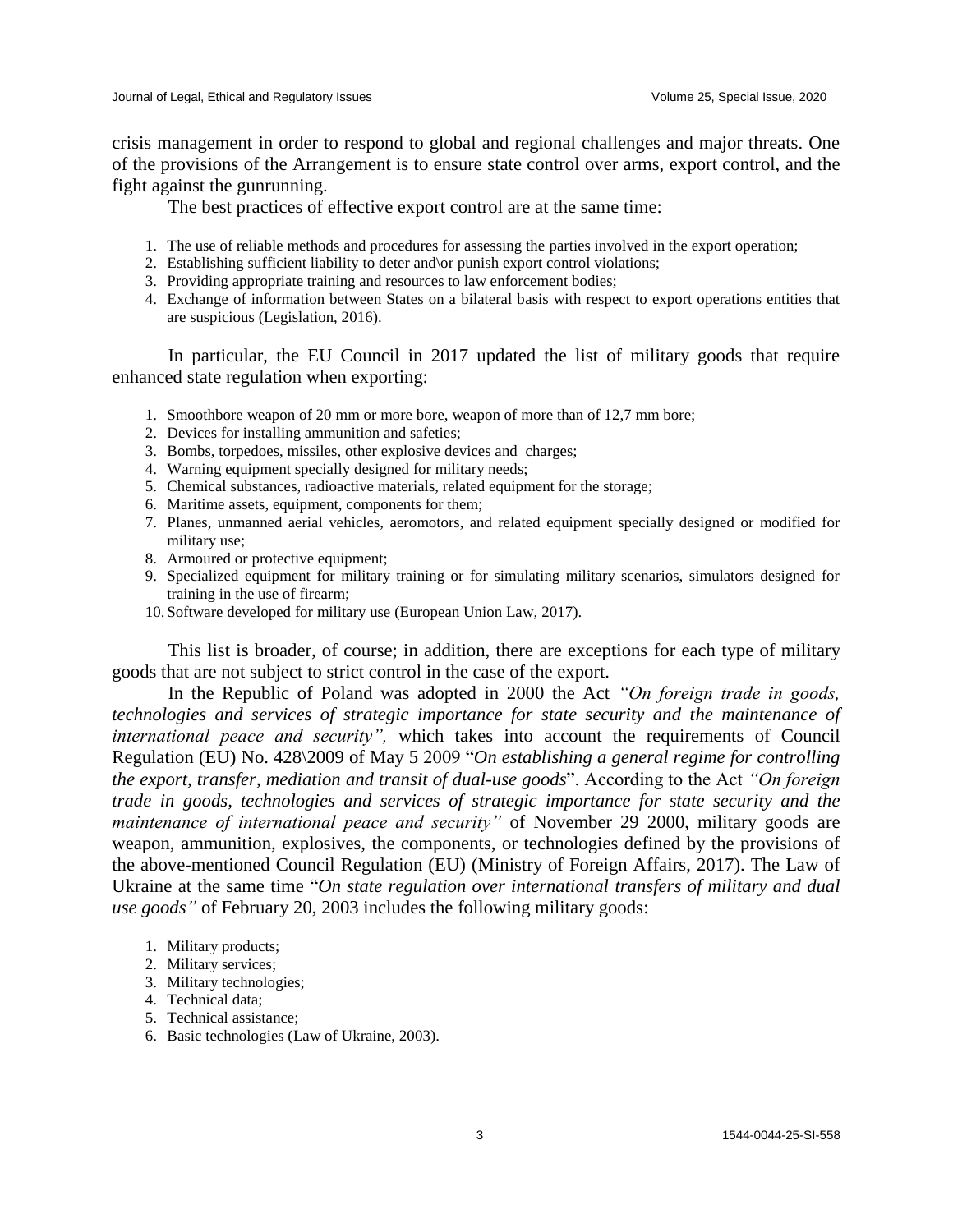There are identified items of strategic importance for state security and the maintenance of international peace and security as dual-use items or military goods at the same time along with military goods (Ministry of Foreign Affairs, 2017).

Somewhat broader features of dual-use goods are defined in the Law of Ukraine *"On state regulation over international transfers of military and dual-use goods"* of February 20, 2003 respectively, such goods should be understood as certain types of products, equipment, materials, software and technologies services related to them that are not specifically intended for military use, but may be used for military or terrorist purposes or for the development, production, use of military goods weapon of mass destruction, delivery means of this weapon or nuclear explosive devices chemical substances, bacteriological, biological and toxic preparations, the list of which is determined by the Cabinet of Ministers of Ukraine (Law of Ukraine, 2003).

In Canada, it is prohibited to export weapon, the components, and ammunition to countries under the United Nations Organizations Security Council arms embargo. In addition, Canada also prohibits the sale of automatic firearms to countries that are not on the Canadian automatic firearms control list (Canada's Automatic Firearms Country Control List). It is worth noting that Ukraine is included in this list, which means that Canada can sell weapon to Ukraine.

According to the export control policy guidelines, the government of Canada controls the export of military goods to countries:

- 1. That pose a threat to Canada and the allies:
- 2. That are involved in or under threat of military actions;
- 3. That are subject to UNO Security Council sanctions or which governments consistently violate human rights unless it can be shown that there is no reasonable risk of using military goods and technologies against civilians.

In addition, such regime for controlling the export of military goods is intended to avoid the use of such goods and technologies for the development of nuclear, biological or chemical weapons of mass destruction. That is why all applications for the export of military goods and technologies are carefully reviewed and evaluated for compliance with the foreign and defense policy of Canada (Global Affairs, 2017).

In Ukraine, the international transfer of military goods is carried out by the subject of international transfers of goods or by a foreign business entity if he\she has the appropriate permission or conclusion of the State export control service of Ukraine.

According to the Decree of the Cabinet of Ministers of Ukraine of November 20, 2003 permission for the export and import of military goods is not granted if the UNO Security Council establishes an embargo on the export of such goods and if, according to the results of an expert examination in the sphere of state export control, there are grounds to believe that they are intended for:

- 1. The creation of weapon of mass destruction or the delivery means;
- 2. Use for terrorist or other illegal purposes;
- 3. Use in activity related to the creation of nuclear explosive devices, acquisition, creation, accumulation or use of chemical weapon as a means of warfare or pathogens and toxins as biological and toxic weapons or the components (Legislation, 2003).

However, today the problems of state regulation over the export of military goods are the long terms of preparation of documents and the high cost of mediations, as well as insufficient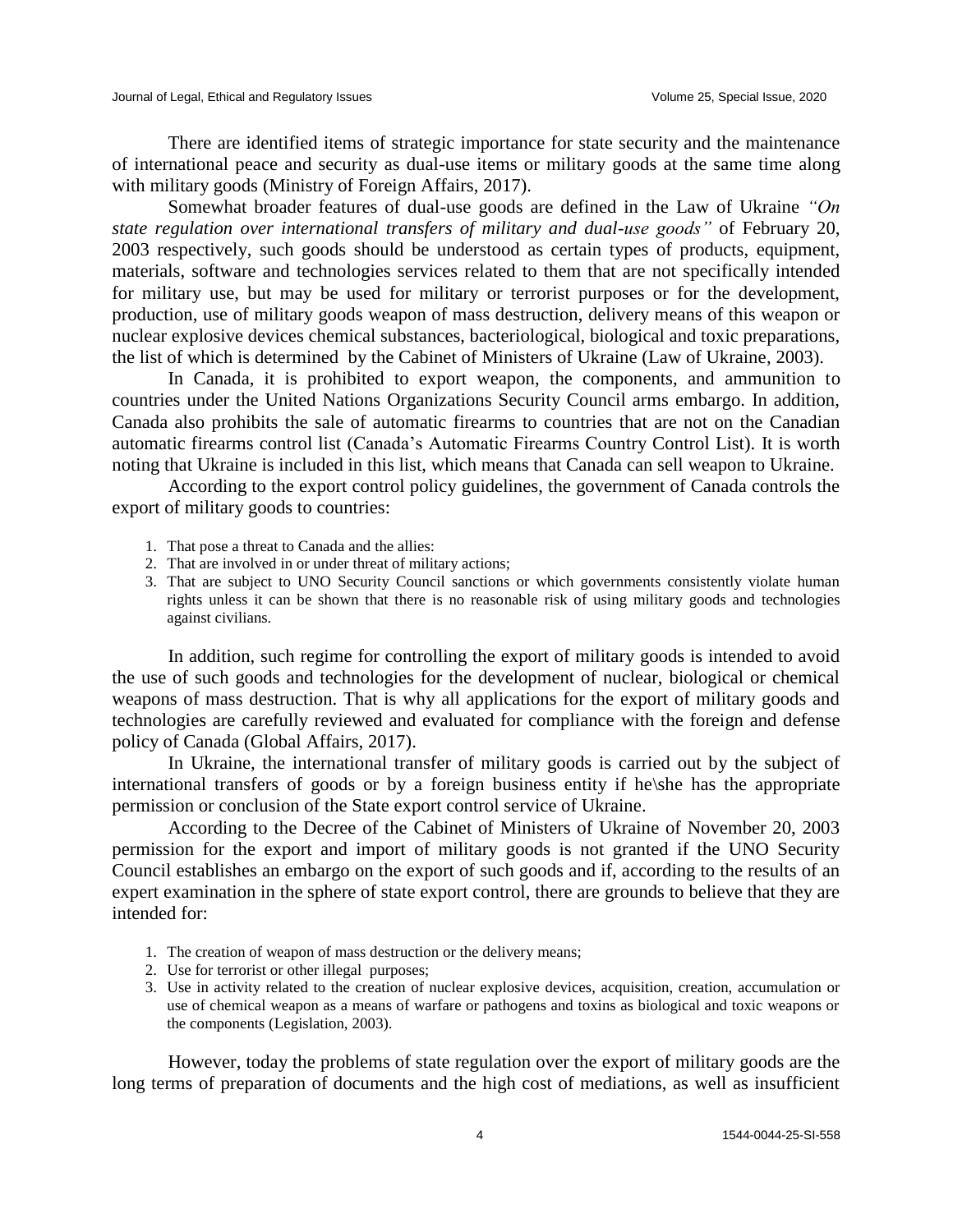awareness of exporters about the application status for obtaining approvals. Electronic license\permit application systems allow exporters to monitor the status of the application for comparison in Germany (ELAN K2), Canada (EXCOL), Singapore (TradeNet) and other developed countries. If an error is found in the documents submitted for consideration, exporter can promptly eliminate all violations. The license issuance period in Singapore is 5 days, in Canada- 10 days, in Germany – 30 days.

Alavi and Khamichonak also draw attention to the fact the harmonization of export control for military and dual-use goods between States is relevant for the States of the European Union that have long been members of the Union and the new members (Alavi & Khamichonak, 2016). Supporting scientists, we believe that one of the elements of improving state regulation over operations with military goods should be also the strengthening of cooperation between public and private entities, in particular, producers of military and dual-use goods in order to minimize potential threats to the state national security.

#### **RECOMMENDATIONS**

It is obvious that the priority direction for improving the state regulation over the export of military goods in Ukraine should be the development of an electronic system for applying a license\permit for operations with military goods and tracking the status of application based on the above. It is advisable to pay attention to the harmonization of state regulation over operations with military goods between States that have long acquired membership in the European Union and new members of the European Union at the same time, at the regional level. However, it is important to strengthen cooperation between public and private entities in this sphere for all States without exception.

## **CONCLUSIONS**

Thus, the state regulation over operations with military goods aims to minimize risks associated with the illegal use of such goods, which negatively affects the state of national security. State regulation over operations with military goods consists in drawing up lists of goods, which operations are subject to increased state regulation, issuing licenses\permits, exchanging information, compiling reports, joining declarations, conducting inspections and imposing sanctions in case of regulatory breach violation as evidenced by the experience of Ukraine, Poland, Canada. The following issues need to be addressed at the same time:

- 1. Harmonization of legal regulation of control over operations with military goods in the European Union states;
- 2. Creation of an electronic application system in Ukraine for obtaining a license\permit for operations with such goods;
- 3. Strengthening of cooperation between public and private entities in the sphere of control over operations with military goods.

#### **REFERENCES**

Alavi, H., & Khamichonak, T. (2016). A European dilemma: The EU export control regime on dual-use goods and technologies. *DANUBE: Law, Economics and Social Issues Review*, *7*(3), 161-172.